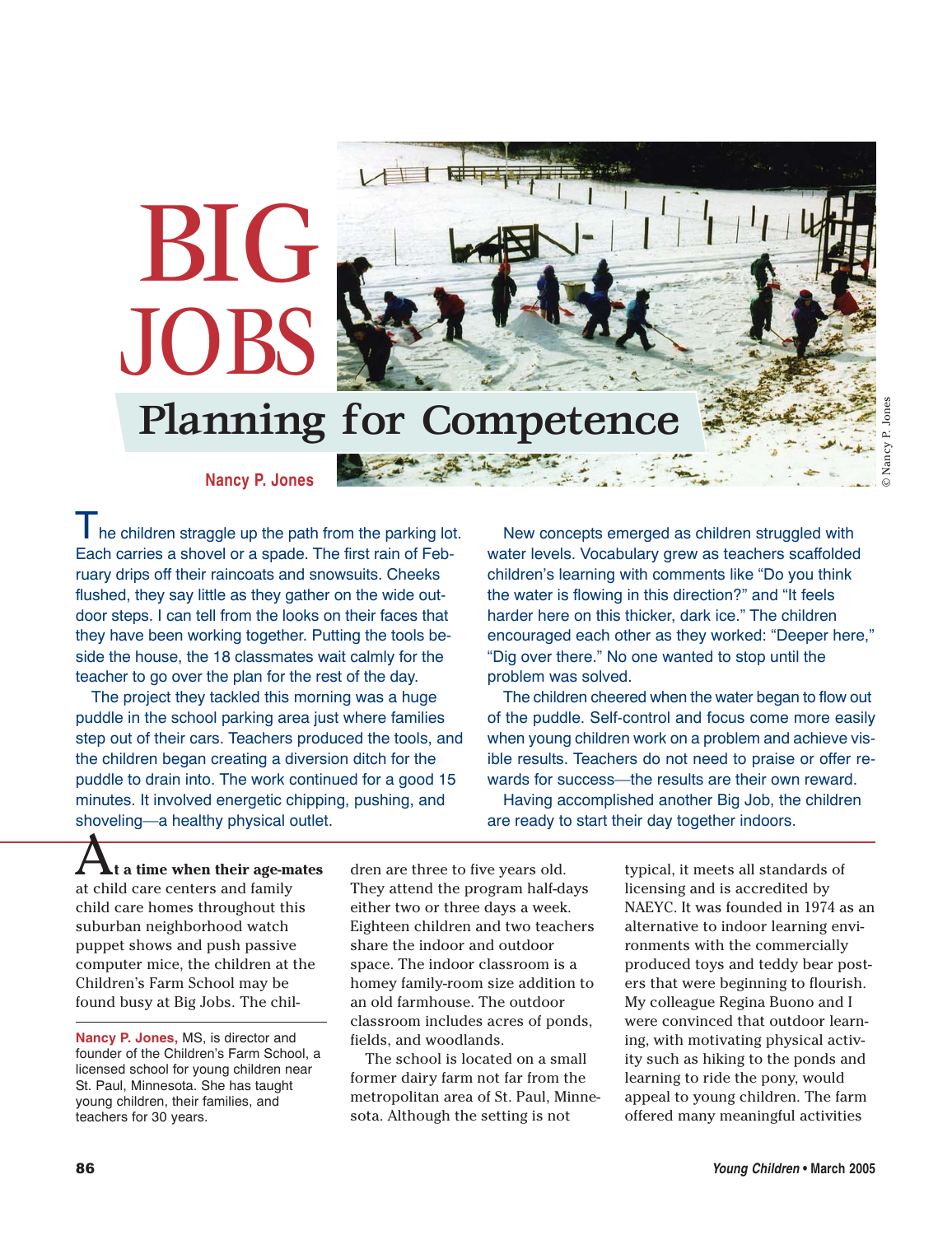and tasks that could facilitate handson learning through play. We soon noticed an added benefit of our setting that we had not planned.

### What is a Big Job?

We saw that young children grow emotionally from participating in meaningful and challenging physical, social, and problem-solving activities; these emotionally healthy children become better learners both cognitively and socially. Children who work together to drag a hay bale to the pony can better share toys in the sandbox. Hesitant children who are asked to help shovel snow become more confident when they later tackle new puzzles. Aggressive children who need to feel important become more friendly after helping pull cornstalks to feed to the pigs. We began to plan for and incorporate more and more of these tasks in our daily activities, informally calling them Big Jobs.

A Big Job is a useful, helpful task that requires several people to work together. The need for the task and the improvement that results are obvious to children. A Big Job requires physical exertion, thinking and problem solving, and functional use of language (as in group planning and giving or following directions). Teachers plan Big Jobs as part of the day's activities; however, a Big Job may arise at any time, and teachers are always ready to respond.

# Research related to the Big Job concept

Research validates the use of Big Jobs to challenge children. Beginning in the 1930s, theorists of the Adler school of psychology viewed children's motivation as being rooted in children's feelings of emotional competence and linked to self-concept. Alfred Adler believed that *constructive usefulness*

A teacher of two-year-olds in Kentucky tells of the day a package arrived via UPS.

The children gather around the box and help to pull off the wrappings. Inside is a step stool, in pieces, with directions for assembly. The teacher shows the children the words, and they make a plan. Some two-year-olds help hold the parts in place and others hold the end of the screwdriver while the teacher assembles the step stool. "I really needed some extra hands," she tells them.

That night at the school's open house, all the parents ask to see the step stool. The children had come home that day and told them, "We built a step stool!"

> would give the individual "a sense of happiness and the feeling of worth and power" (Adler 1930, 20). Rudolph Dreikurs, remembered best as the father of logical consequences, is perhaps less known for his strong belief in children's need to be needed. Dreikurs and Soltz view happiness, even in young children, as arising "from within oneself as a result of increased self-sufficiency" (Dreikurs & Soltz 1964, 41).

Developing a competency of any kind increases the feelings of self-efficacy, making a person more ready to seek out new challenges.

Researchers and developmental psychologists have long been interested in children's motivation to learn. White's (1959) description of the *urge toward competence,* in which children show a need to have an effect on their environment, seems especially salient to us in view of how we see children responding to Big Jobs. Harter writes about *effectance motivation*—the desire to solve challenging prob-

lems for the gratification of discovering the solution—and its key components, "curiosity, preference for challenge, internal criteria of success, and working for one's own satisfaction" (Harter 1975, 370). This describes children working at Big Jobs.

Daniel Goleman has defined a model of emotional intelligence that he sees as an important aptitude for living a successful, happy, and contributing life. Applying the emotions to learning, he discusses the feelings of *selfefficacy,* "the belief that one has mastery over the events of one's life and can meet challenges as they come up" (Goleman 1995, 103). He notes that developing a competency of any kind increases



© Jean Pieri

**Jean Pieri**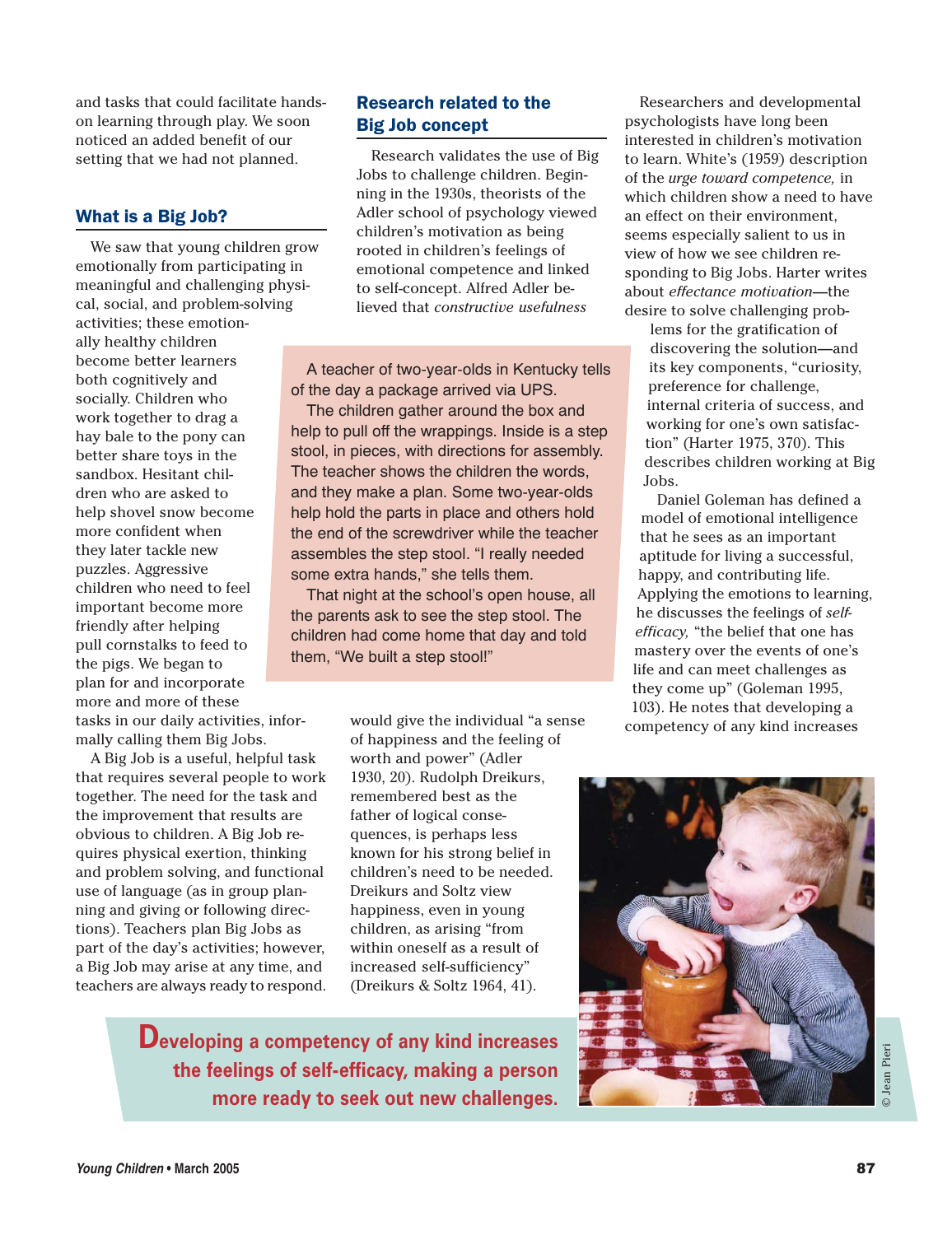the feelings of self-efficacy, making a person more ready to seek out new challenges. The children coming into the classroom after a satisfying Big Job feel ready to tackle learning and playing together in the indoor setting.

Hauser-Cram reviews the literature on mastery motivation, which she defines as "children's motivation to solve problems, figure out how objects work, and complete tasks they set out to do" (1998, 67). She proposes some conclusions to promote problem solving and encourage children's autonomy in a classroom setting. She challenges us to look at "the extent that peers challenge each other as they persist tence in a social context—children becoming socially competent through activities shared with others. Teachers using the project approach involve children in personally meaningful inquiry. Helm and Katz see opportunities to become engaged in a topic of personal interest and to have an emotional involvement in their learning experiences as important in strengthening their natural curiosity and desire to learn (Helm & Katz 2001, 5). Bredekamp and Copple (1997) urge teachers to provide many opportunities for children to learn to work collaboratively with others and to socially construct knowledge as

understanding of the world around them" (Illinois State Board of Education 2002).

Young children developing their social skills may need help learning to interact with others (Katz & McClellan 1997). Big Jobs offer the camaraderie of working together, which carries over into other areas of learning. In addition, the Illinois Standards goals for social and emotional development include the ability to "demonstrate a respect and a responsibility for self and others" as well as "perform effectively as a member of a group" (www.illinoisearlylearning.org/ standards/socemodev.htm). While teacher-led group activities such as



Photos © Jean Pieri

together on a joint enterprise. To what extent do children develop a sense of shared agency in making a difference in their preschool classroom?" (Hauser-Cram 1999, 170). Children working together on Big Jobs know they are making a difference.

Educational leaders tell us to engage children in meaningful, situational learning. Katz and McClellan (1997) discuss compewell as develop social skills, such as cooperating, helping, negotiating, and talking with other people to solve problems (p. 129). A guiding principle of the Illinois Early Learning Standards states that "the early childhood environment should provide opportunities for children to explore material, engage in activities, and interact with peers and adults to construct their own

singing and group discussions during circle time help children learn to participate in a group, Big Jobs offer children a motivating task to be completed while working with others and the additional emotional benefit of feeling useful and needed. When a child feels capable, he or she can more ably join in other group or team activities.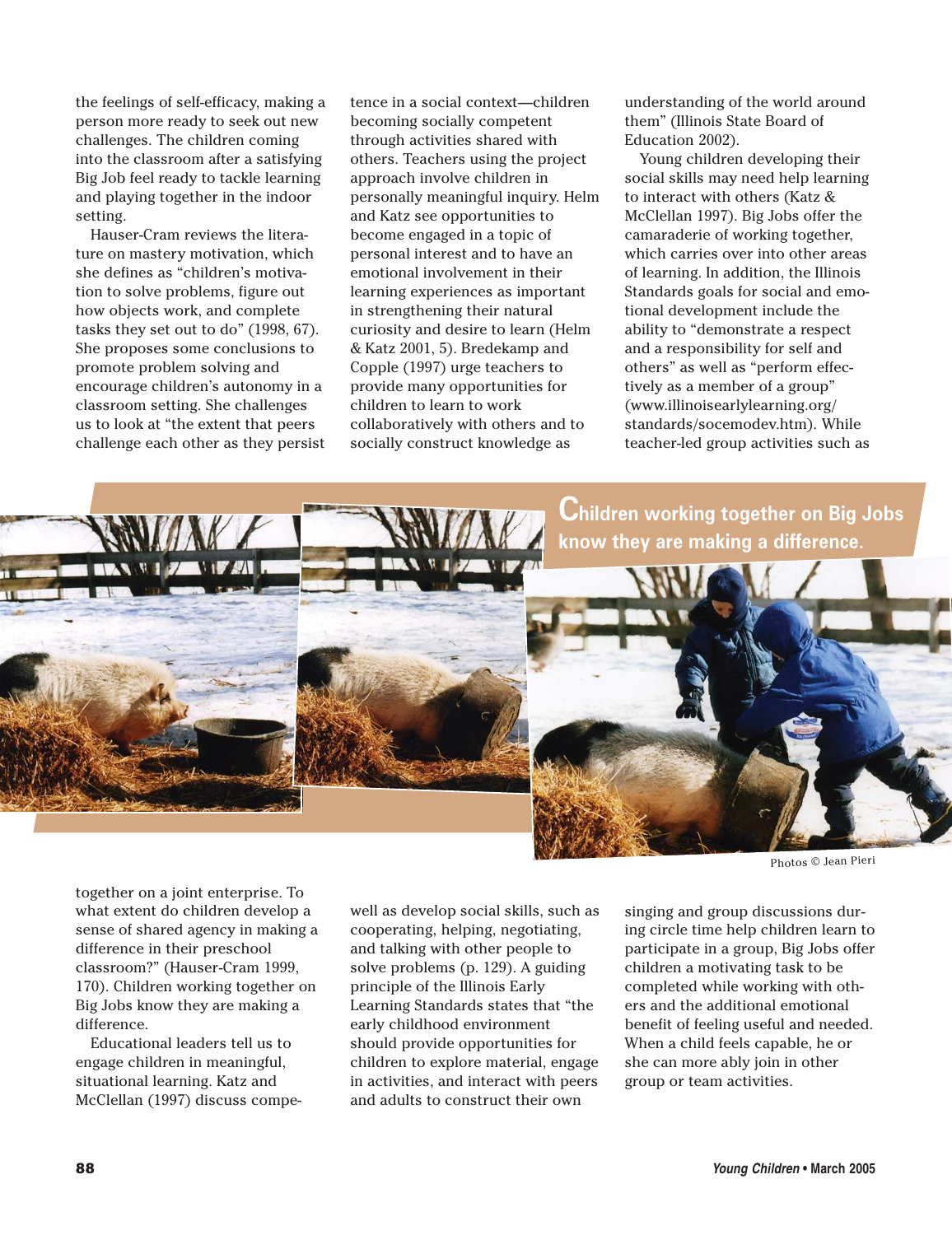# **Emotional** development is key

Informal teacher research at the Children's Farm School includes 25 years of observing children and promoting their feelings of competence. On a daily basis children demonstrate the positive effects of growing competence in all areas of their devel-© Jean Pieri © Jean Pieriopment. Effective early childhood teachers foster the development of the

whole child—in the physical, social, and emotional domains as well as the intellectual. At our school we plan the curriculum to foster growth in each of these four intertwined areas.

At the Children's Farm School, children's emotional development is key in the development of skills in the other domains. Not only does it make the cognitive and physical learning more meaningful in a given activity, but it creates a climate of individual and group confidence and competence that empowers children's learning in other activities (Hyson 2004).

To foster emotional development, teachers must include meaningful ways to help young children feel important, confident, useful, and successful. At the Children's Farm School this is built into the curriculum because daily life in the twentyfirst century may not provide enough opportunities for this to happen naturally. In the home lives of many of the children, there are fewer and fewer opportunities to be useful. For example, one child was talking about his mother. "What does she do?" asked the teacher. "She cleans." Asked if he helps her, the child replied, "No, I just watch



TV." Many well-meaning parents today provide a child-centered world with love, television, and toys galore but few opportunities for young children to be helpful, useful, and competent. Thus it is all the more important for schools to provide for this need.

#### Planning for Big Jobs

A school on a farm has many built-in opportunities for Big Jobs; teachers just need to remember this rule of thumb: Never do any job that could be done by children. Sometimes this means giving up that perfect classroom arrangement as a teacher recognizes the potential for children's emotional gains in helping to set up the play area. It means allowing enough time and having enough sponges available for children to clean the tabletops after an art project instead of quickly doing it oneself. And instead of shoveling that inch of snow off the path before class, it means

**Big Jobs offer the** camaraderie of working together, which carries over into other areas of learning.

meeting the children at the door with shovels.

It's important to realize that children at the Farm School rarely *have to* do these jobs. Instead of being coerced, they usually welcome the chance to be useful (we call it the Tom

Sawyer principle). If the job itself doesn't look inviting, a teacher or child stating the need or requesting help is rarely turned down by any child. Built into the day as choices or proposed as a shared activity at the beginning of the day, such activities become springboards for play and discovery in the remaining time that the children are together.

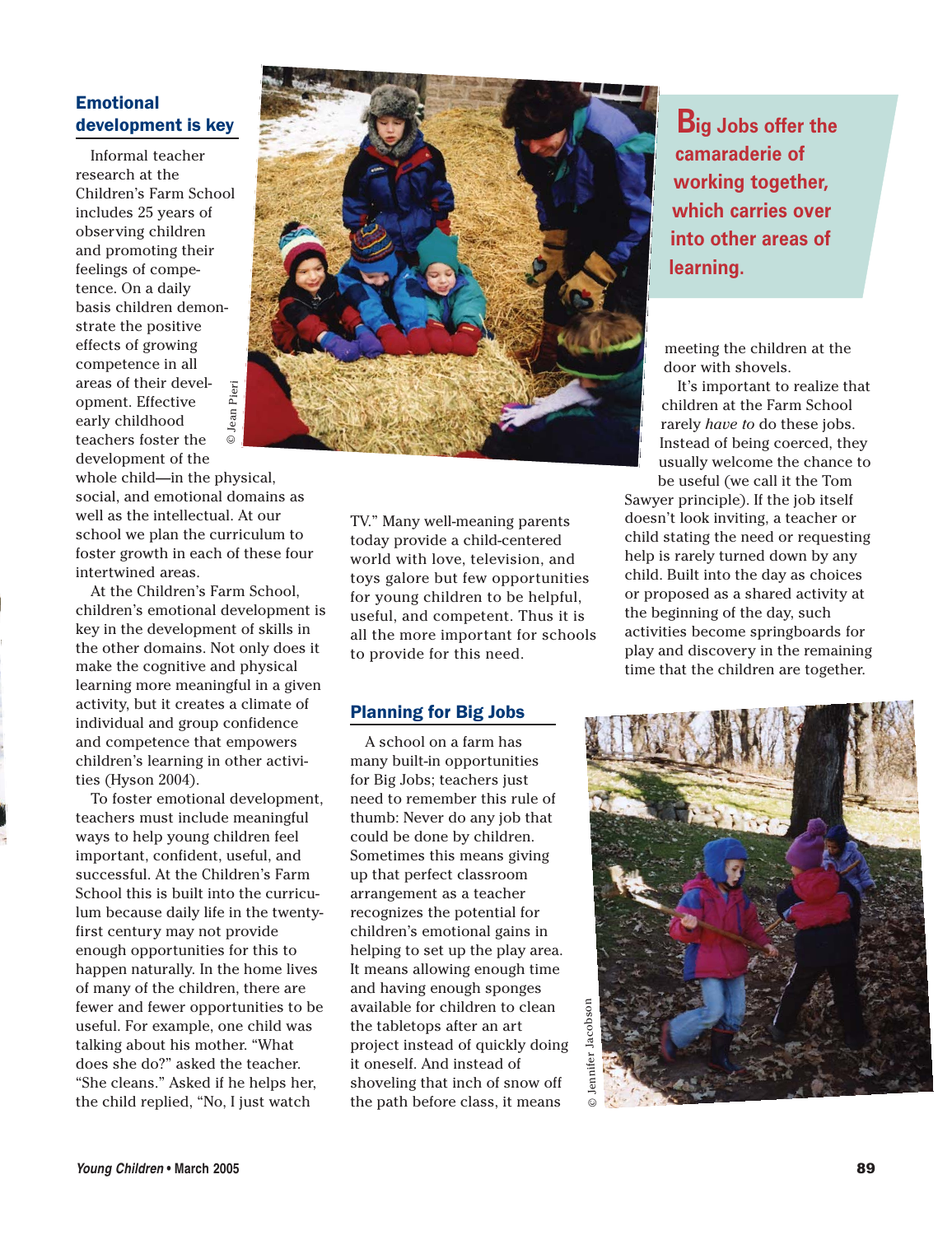## Some Big Job ideas

The following are some of the routine Big Jobs at the Children's Farm School. I have omitted those specifically relating to a farm, as few programs have this setting. However, planting gardens and having pets for children to care for, either indoors or outdoors, can create opportunities for Big Jobs. I observed a school in Tokyo where children joyfully donned boots and grabbed brooms to clean out the cement duck pond for the two pet ducks. The teachers told me that the children were all eager to be the chosen ones each week to perform this important job.

#### Fall Big Jobs

- pulling up broccoli "trees" to take to the compost pile
- raking leaves into a big pile to jump into
- raking leaves to put in wagons and dump in the woods
- rolling and harvesting gourds and pumpkins, sorting and stacking them in piles
- using wheelbarrows to take leaves or hay to the garden or woods
- moving outdoor tables into the storage place
- together moving a large log to use for a bench

#### Outdoor Big Jobs

- digging with shovels in the garden
- hoeing or chopping weeds in the garden
- watering new lettuce and seedlings in the garden
- sweeping the blacktop play area
- filling up the birdbath using plastic water buckets
- winding up or moving the hose
- filling the water table
- uncovering the sandbox
- moving animal cages to shady spots
- moving the work tables or the water table
- pulling up grass to feed the rabbits
- wheelbarrowing garden weeds to the compost pile
- raking mowed lawn clippings for mulch

• bringing the rabbits inside or out, moving their cages

I drive into the barnyard with ten 50-pound bags of feed to unload from the back of the truck. Remembering never to do a job that a child can do, I go into the classroom and ask the teachers if the children need a Big Job this afternoon.

Jenny takes the first group out to unload half the bags, put them in the red wagons, and haul them into the barn. When I look outside 20 minutes later, the children are still at work. "Good grief," I think, "they don't have to do it all!"

When Jenny and the children come inside, Jenny tells me, "That was wonderful. They loved unloading the feed. And I needed to get a few little guys coopering this afternoon."



## Winter Big Jobs

• shoveling snow to clear paths and patio; building a big mound to play on • rolling snowballs to build a playhouse for all to share

## Spring Big Jobs

- raking up old hay or leaves
- rediscovering the sandbox; cleaning it up
- bringing old rabbit manure down to the garden in wagons
- turning over the garden, digging for worms
- setting out the toys on the outdoor play area
- helping to spread wood chips under the climber
- cleaning up the rope swing area, taking sticks to a pile
- digging in the garden
- planting potatoes, peas, beans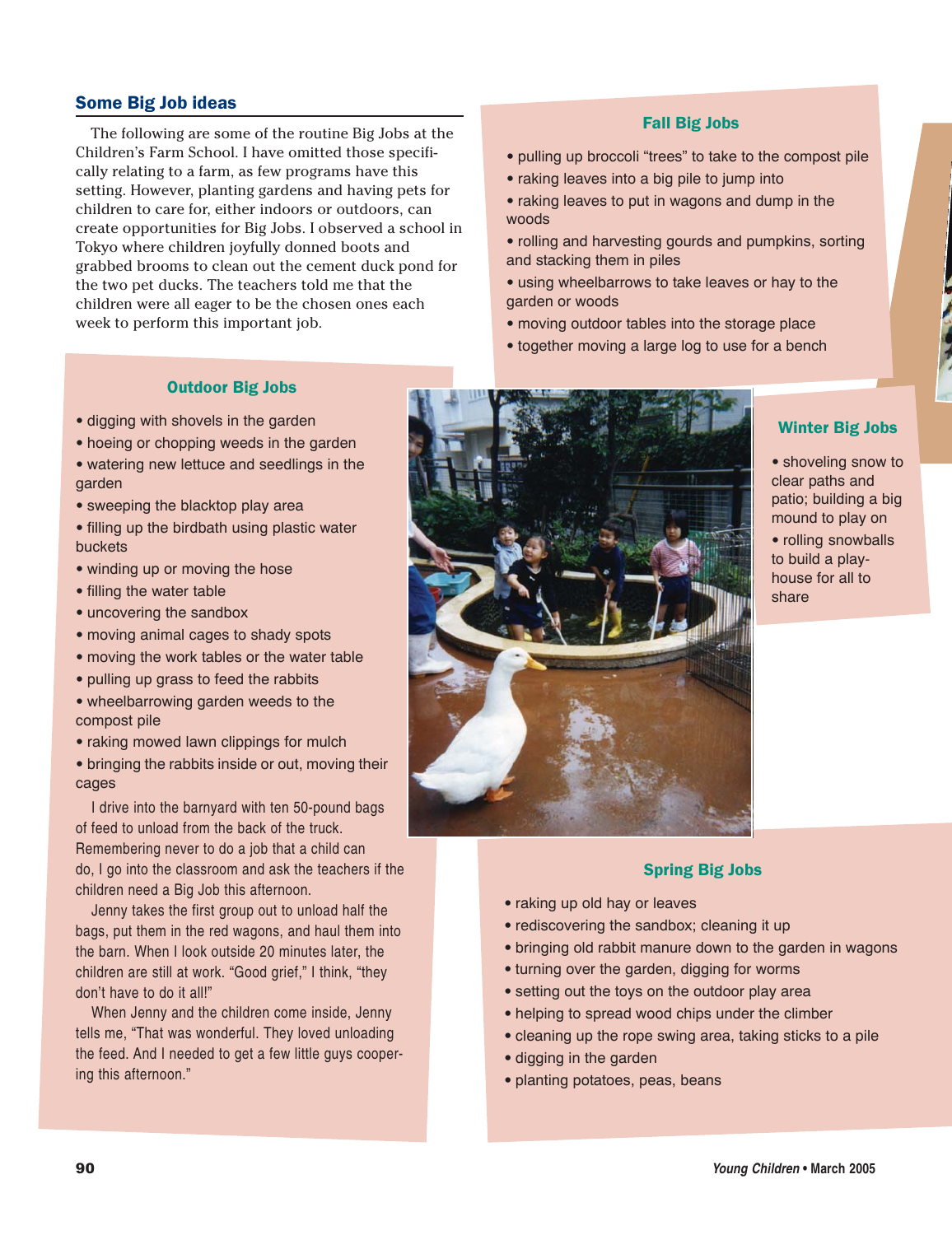

#### Indoor Big Jobs

- sponging off the tables and easels
- rearranging the block shelves
- filling the sand or water table
- cleaning up under the sand table

Five-year-old Nathan busily plays in the sand table. He soon proposes his own Big Job."There's lots of sand here on the floor," he announces to the teacher. "I think I should clean it up." Nathan gets one of the child-size brooms hanging by the sink and starts to work.

When Biancca strolls by, the teacher sees a chance to involve a second person: "It looks like this is a Big Job.

Biancca, maybe you could help Nathan?" Biancca somewhat grudgingly agrees. Sand is actually fun to sweep, and soon Carter joins the children. Three brooms push the sand into two piles.

Nancy the director walks past. She asks, "What will you do with these piles of sand?" Uncertain looks; sweeping is what it's been about. "Well, let's see, do you think this is clean sand or dirty sand?" "Dirty," claims Biancca, and the two boys nod in agreement, sweeping the piles into the dustpan held by Nancy. "Well, then, we'd better not put it back in the sandbox. Let's take it outside." "Good idea, Nancy" says Biancca, as if she is the teacher and Nancy the child.

Biancca holds out her hands to take charge of the dustpan.

Jared and Rachel approach the crates of toy farm tractors and other toys at the side of the building. They call to a teacher for help. The teacher says, "I'm busy over here helping Jane carry the paints. You can do it together." "We can't, we're too little!" The teacher replies, "Maybe you can find a friend to help you."

Rachel and Jared call to Joey, who comes over and tries to lift the crate. Unsuccessful, he motions for them to join in. Together they lift, tug, and slide the crate down the slope, over the rock edge of the playground, and onto the flat play area. Soon the three are involved in playing together. Their play continues peacefully for more than 20 minutes.

Planting gardens and having pets for children to care for, either indoors or outdoors, can create opportunities for Big Jobs.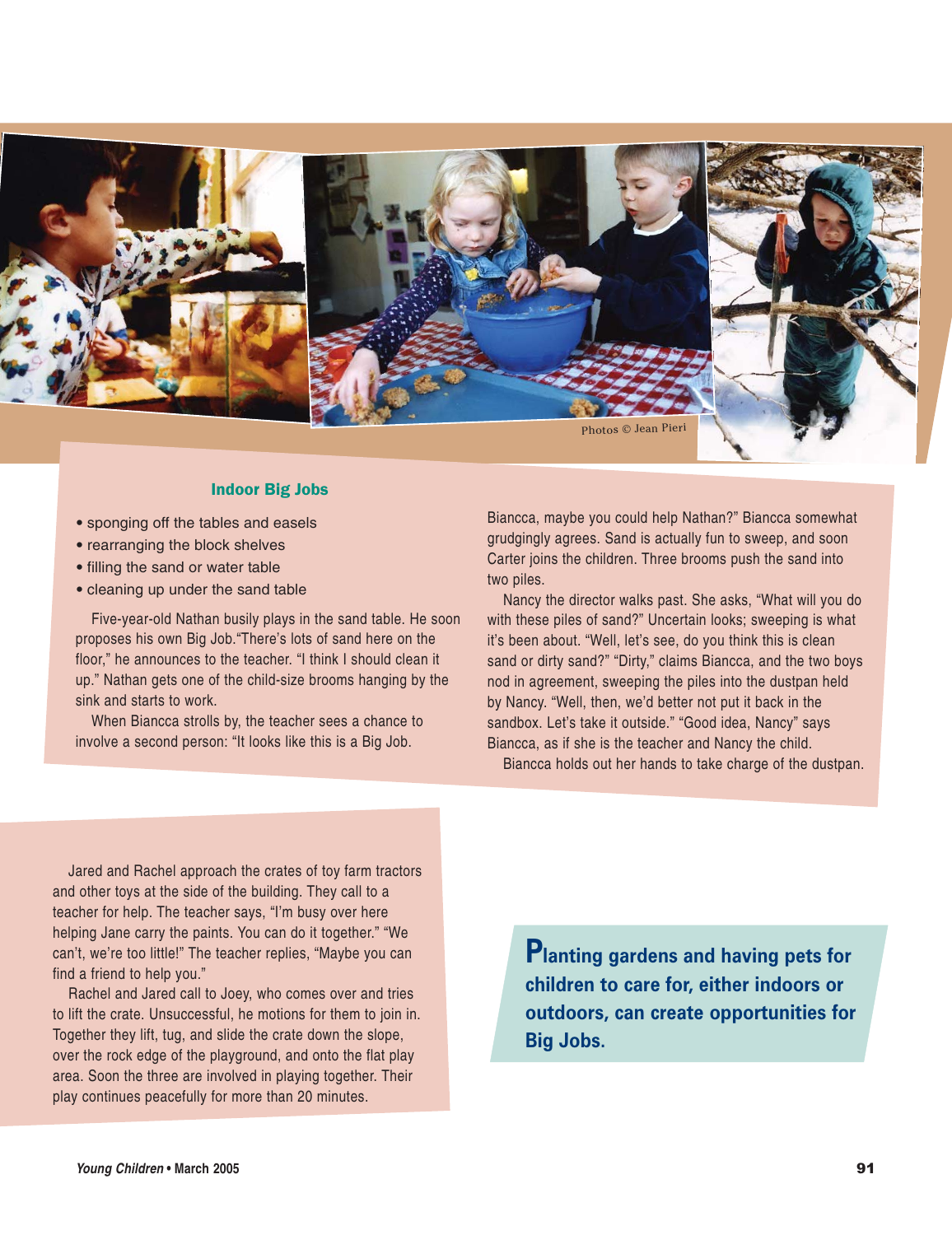#### More Indoor Big Jobs

• feeding the fish

• washing the rocks brought in for the nature table

- watering the plants
- assembling new furniture

• bringing over the blanket for snack time, spreading it out

• putting the cover on the water table

• fixing bolts on chairs when they come loose

• setting up a new creative play area

The teachers are looking forward to replacing the grocery store in the play area with a new theme; "robbers" have come into the store one time too many. Making plans for the new area, they ask the children to help them pack up the groceries in bags. Several children carry the shelves and tables back to the storage room.

The next day supplies are set out for a veterinarian clinic. The children help move the tables in and put all the play pets in their cages. Having helped set up the area, a great many stay for a long time afterward playing vet.

## Tools are essential

A commitment to Big Jobs involves obtaining childsize tools and equipment. At a minimum, hang several brooms on low pegs in the classroom, with one or two dustpans that children can reach. Provide assorted sponges for cleaning and several plastic ice cream containers for moving sand or water. Outdoor tools should be real ones, albeit child size. They can be found in the garden sections of building or discount centers. These stores often sell children's plastic leaf rakes and sturdy plastic snow shovels in season, as well as metal garden rakes and shovels.

Children should always be supervised when using tools, knives, or hammers. Safety concerns can be addressed by starting a task with small groups and instructing children on the care and safe handling of the tools. When presented with a real job for a tool, such as digging a hole, children have little interest in random or dangerous play. Children need a clearly stated place to put tools when finished. A crate on a wagon works for us in the garden. Together the children work to pull the crate back to the tool shed, where each tool has an assigned box for easy sorting.

When teachers start looking around their classrooms, they will come up with more ideas for Big Jobs. Plan Big Jobs daily, but also be on the alert for some that just



### Cooking Big Jobs

Snack preparation provides many tasks that meet the Big Job criteria. Entire books have been written about the science, math, and language to be learned while cooking (Colker 2004). The most compelling benefit we see is that cooking is an opportunity for children to be useful, helpful, and involved in a

meaningful part of their day.

- baking biscuits or scones: a small group pounds out the dough and cuts the shapes
- making zucchini cake: sitting together to grate the zucchini, then deciding when there are two cups full
- beating eggs for scrambled eggs
- spreading crackers for snack
- making soup: all help cut up veggies around a table
- baking cookies

happen, like that puddle in the parking lot that needed to be tended to. The Children's Farm School experience has shown the benefits of Big Jobs to young children as we work to meet their needs in an age-appropriate learning environment.

## Conclusion

When the children sing together at the end of the day, "We all work together with a wiggle and a giggle," I know that children have not changed since the days when Woody Guthrie wrote that tune in the 1930s for his own children. Our technological society has changed children's environments, and few young children get to play (and certainly not work) with a hoe or spade, but

*We all work together with a wiggle and a giggle, We all work together with a giggle and a grin.* **[Song accompanied by much wiggling]**

> *— From "All Work Together" by Woody Guthrie*